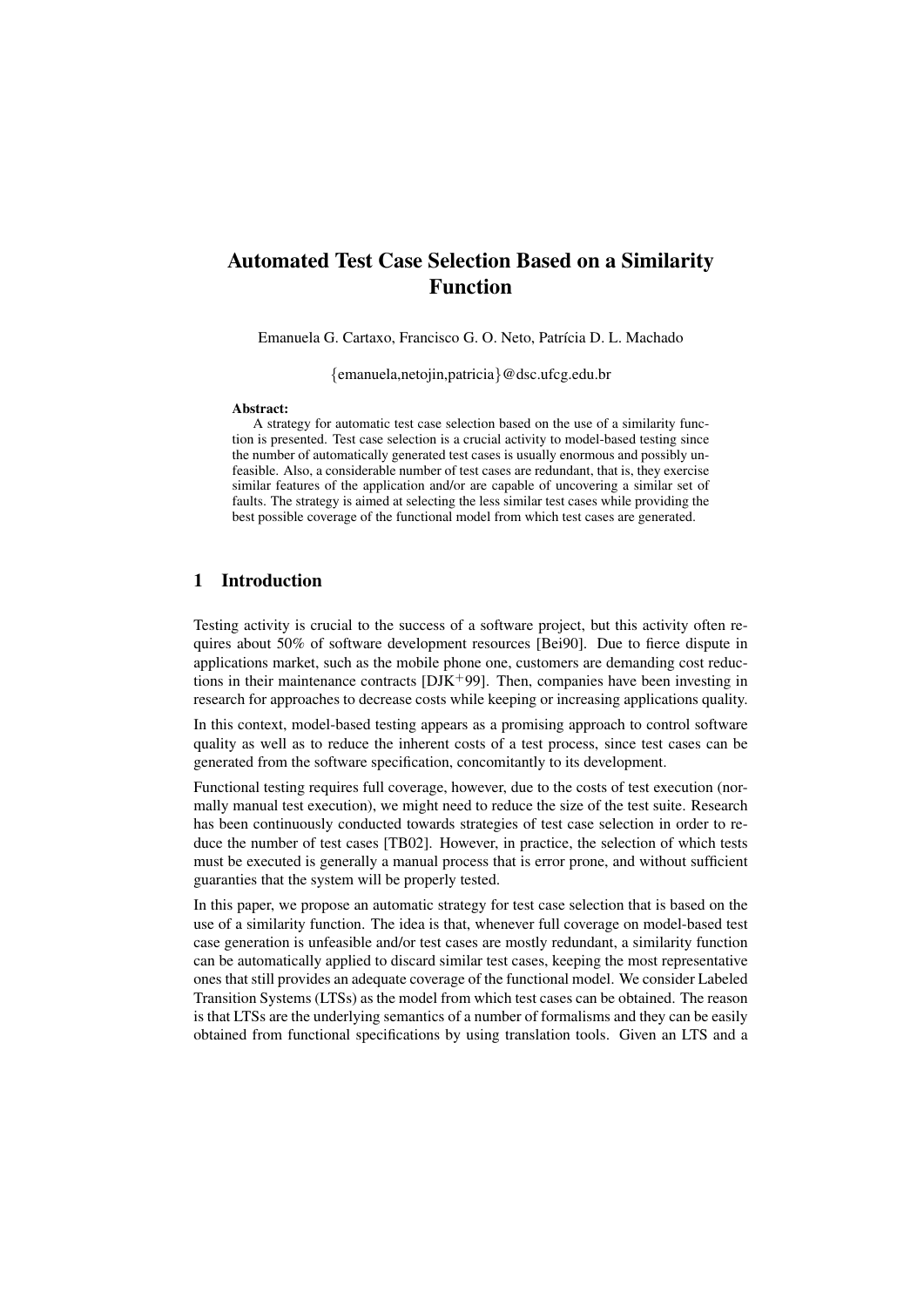path coverage percentage as goal, the strategy reduces the size of the general test suite (according to the percentage), assuring that the remaining test cases are the less similar and covers the LTS transitions as much as possible.

This paper is structured as follows. In Section 2, the proposed test case selection strategy based on similarity is presented. Also, experiments are used in order to illustrate its application and obtained results are compared with random selection (Section 3). Section 4 presents the related works. Conclusions about this work are presented in Section 5. Finally, the acknowledgments are showed in Section 6.

# 2 Similarity-Based Test Case Selection

In this Section, we introduce the Similarity-Based Test Case Selection. This strategy reduces the number of redundant test cases according to a degree of similarity between them. This is inspired by the work of Jin-Cherng Lin and his colleagues [LY01].

For this selection, the tester must pass an intended path coverage percentage and an LTS behavioral model. LTS provides a global, monolithic description of the set of all possible behaviors of the system; a path on the LTS can be taken as a test sequence. Therefore, LTSs are highly testable models. An LTS [dVT00] is a 4-tuple  $S = (Q, A, T, q_0)$ , where  $Q$  is a finite, nonempty set of states;  $A$  is a finite, nonempty set of labels (denoting actions); T, the transition relation, is a subset of  $Q \times A \times Q$  and  $q_0$  is the initial state.

Here, we are considering that each LTS path (initial state until final or visited state) is a test case. In order to do this, we identify all paths from the LTS. A path can be obtained, using the Depth First Search method (DFS), by traversing an LTS starting from the initial state.

To reduce the number of test cases, we use a similarity criterion. Based on the similarity degree between each pair of test cases, the test cases to be eliminated are those that have the biggest similarity degree: one of them is eliminated. The choice is made by observing the test case that has the smallest path, i.e, the smallest number of functionalities.

From the LTS behavioral model, we assemble the similarity paths matrix. This matrix is:

- $n \times n$ , where *n* is the number of paths and each *n* represents one path;
- $a_{ij} = SimilarityFunction(i, j)$ ; This function is calculated by observing the number of identical transitions  $(nit)$  - the "from" and "to" states and transition label are the same - and the average between paths length  $(avg(|i|, |j|)).$

 $Similarity Function(i, j) = nit/(avg(|i|, |j|))$ 

The number of identical transitions, between two test cases, discloses how much a case is similar to another one. Then, we divide that number per average between paths length to balance the similarities.

Figure 1 presents an LTS behavioral model (Figure  $1(x)$ ) and the four paths (Figure 1(a), (b), (c) and (d)). The similarity matrix is presented in Figure  $2(x)$ , the paths length in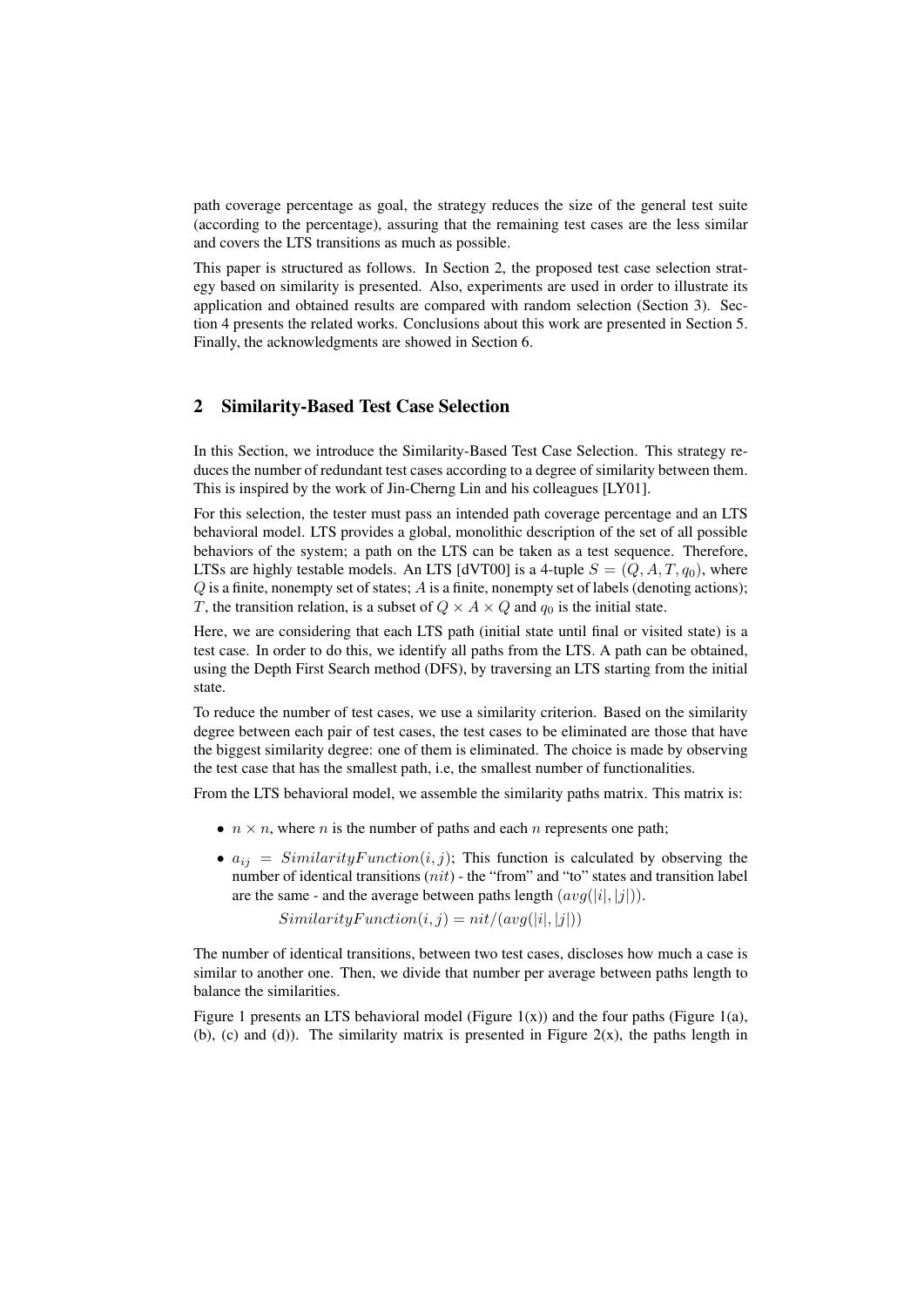



Figure 1: Possible paths from an LTS model.

| а | b | c    | d    |                        | a | c   | d    |
|---|---|------|------|------------------------|---|-----|------|
| a | 0 | 0    | 0    | $ a  = 2$<br>$ b  = 4$ | а | 0   | 0    |
| b |   | 0,75 | 0,57 | $ c  = 4$              | c |     | 0,57 |
| c |   |      | 0,57 | $ d  = 3$              | d |     |      |
| d |   |      |      |                        |   |     |      |
|   |   | (x)  |      | (y)                    |   | (z) |      |

Figure 2: (x)Similarity Matrix, (y)Paths length, (z) Similarity Matrix after elimination.

Considering that the desired path coverage percentage is 50%, we must eliminate two test cases (out of four). Observing the matrix in Figure  $2(x)$ , we have that "b" and "c" have the biggest similarity, this way we have to eliminate one of them. As they have the same length (the paths length can be seen in Figure  $2(y)$ ), then we make a random choice, for example "b". In Figure  $2(z)$ , see the matrix after elimination of "b".

Observing the matrix in Figure 2(z), we have that "c" and "d" have now the biggest similarity. As  $|c| > |d|$ , then "d" is eliminated.

Note that the eliminated test cases are the most similar: "b" is very similar to "c", and "c" is very similar to "d". Of course, for this simple example, it is clearly possible to execute all test cases, but in an actual setting (with costs and time restrictions), 100% coverage may be unfeasible.

#### 3 Evaluating the Similarity-Based Test Case Selection Strategy

Subjective impression from the use of this strategy is that it selects the most different test cases. In order to assess the validity of this impression, we compared our strategy with a random selection. Rather than deterministic choice, random selection has proven to be more effective when coverage and diversified choices are of concern [LT96]. For this, we have chosen three different reactive applications in the same application domain and we have specified their LTS behavioral models.

Our target is to measure the percentage of transitions coverage in the two strategies. For each application, we applied 100 times our strategy and the random strategy, considering that we have budget for executing only 50% of test cases for each application.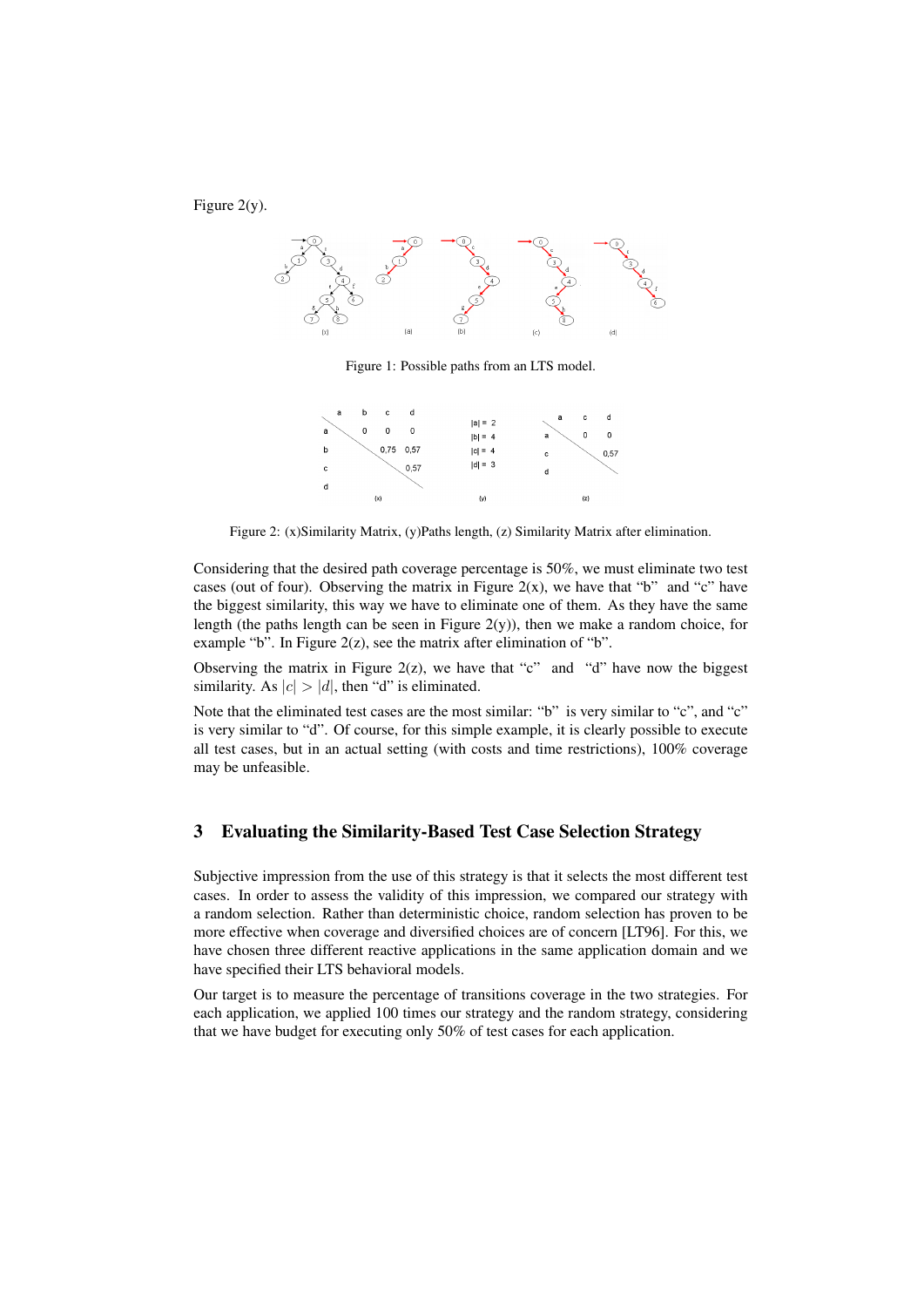

Figure 3: Application 1



Figure 4: Application 2



Figure 5: Application 3

The results are presented in Figures 3, 4 and 5. For each strategy and each of the 100 experiments (x-axis or abscissa), the number of excluded transitions (y-axis or ordinate) is presented.

Observing each experiment, we can see that the reduction of 50% of test cases with similarity strategy, in some cases, does not significantly reduce the transitions coverage. Ap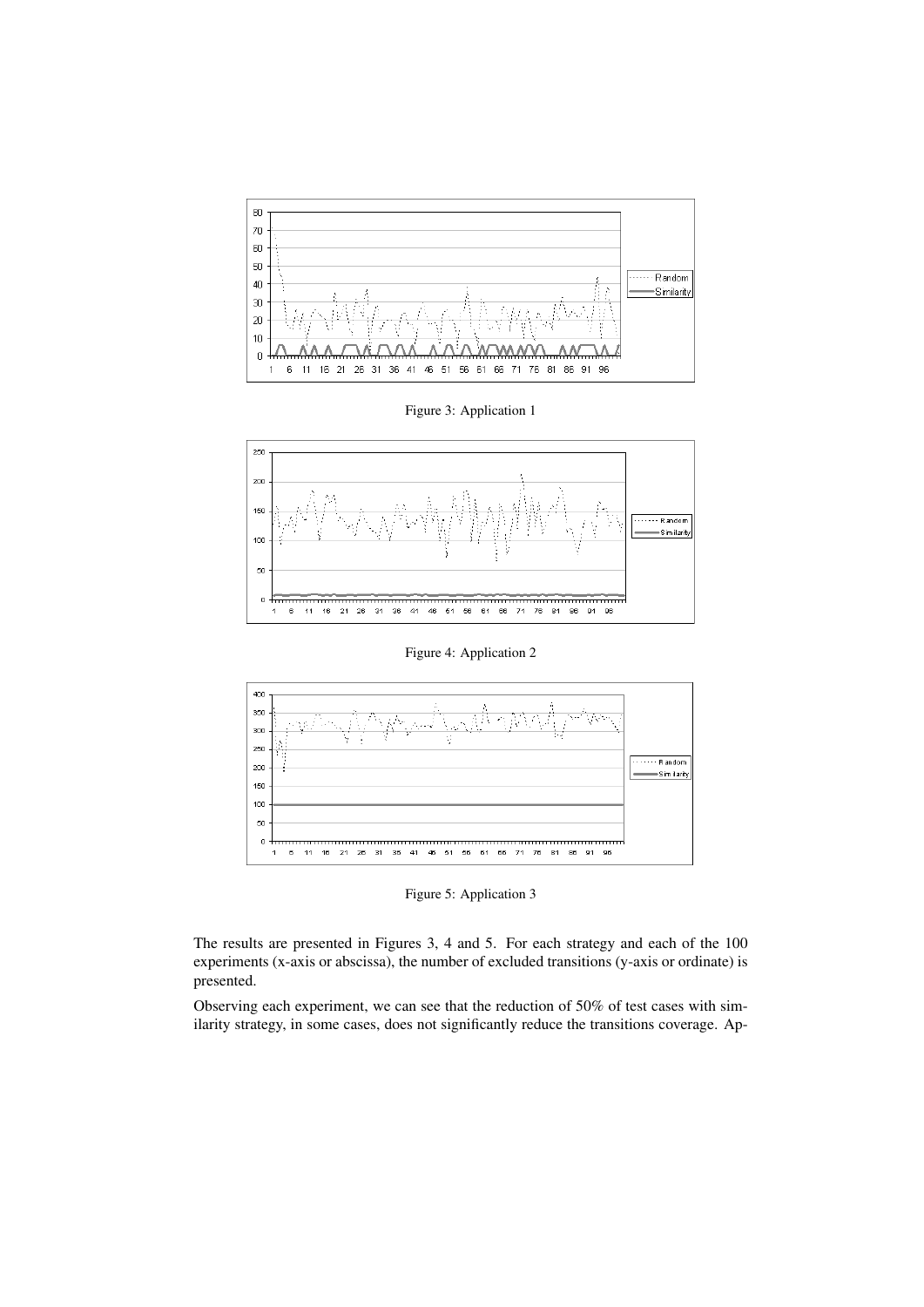plications 1 and 3 do clearly present redundant test cases, whereas Application 2 has a very few similar test cases. This is reflected in the final coverage obtained as expected: the strategy indeed eliminates redundancy as far as transition coverage is concerned.

Furthermore, the similarity strategy guaranties a more effective coverage than the random one. In the extreme cases, exemplified by Application 2, the similarity strategy is also more effective even though the percentage of eliminated transitions can be considered to be high for requirements. In the worst case, where there is no similarity at all between test cases, the transition coverage tends to be the same in both cases, since the similarity strategy applies a random choice when the level of similarity and the paths length is the same.

# 4 Related Works

This work is concerned with functional test case selection with specification coverage as the main goal. Therefore, code coverage based strategies are out of the scope of this paper since their goals are different from ours [MS01].

Test Generation with Verification technology (TGV) tool [JJ04] - a conformance test generator. This tool selects test cases from model. The test cases are selected from a test purpose, that is a specific objective that a tester would like to test, and can be seen as a specification of a test case. Even though a test purpose target the test at a particular functionality, reducing the final test suite size, the result can still be a huge exhaustive test suite that can be refined by using our strategy.

The Cow Suite tools derive test cases from UML sequence diagrams and use case diagrams [BBM02]. Their test generation algorithm is exhaustive. For each diagram a weight function indicating the functional importance is attributed. This way the test case selection strategy chooses the most important set of test cases.

SPACES  $[BLM+07]$  is a tool for functional component testing. In this tool, weights are associated to the model's transitions. According to the weights the most important set of test cases are selected.

In [HGS93] a methodology for controlling the size of a test suite is presented. The input is a Requirements Traceability Matrix. This methodology guarantees 100% requirements coverage. This way the test case selection strategy chooses the minimal set of test cases disregarding the model and thus the transitions coverage.

## 5 Concluding Remarks

An automatic strategy to test case selection was presented. The strategy is based on similarity between test cases. The main goal of this strategy is, by observing the similarity between test cases, to minimize redundancy and assure an adequate transition coverage. was experimentally evaluated by three applications. The obtained results were compared